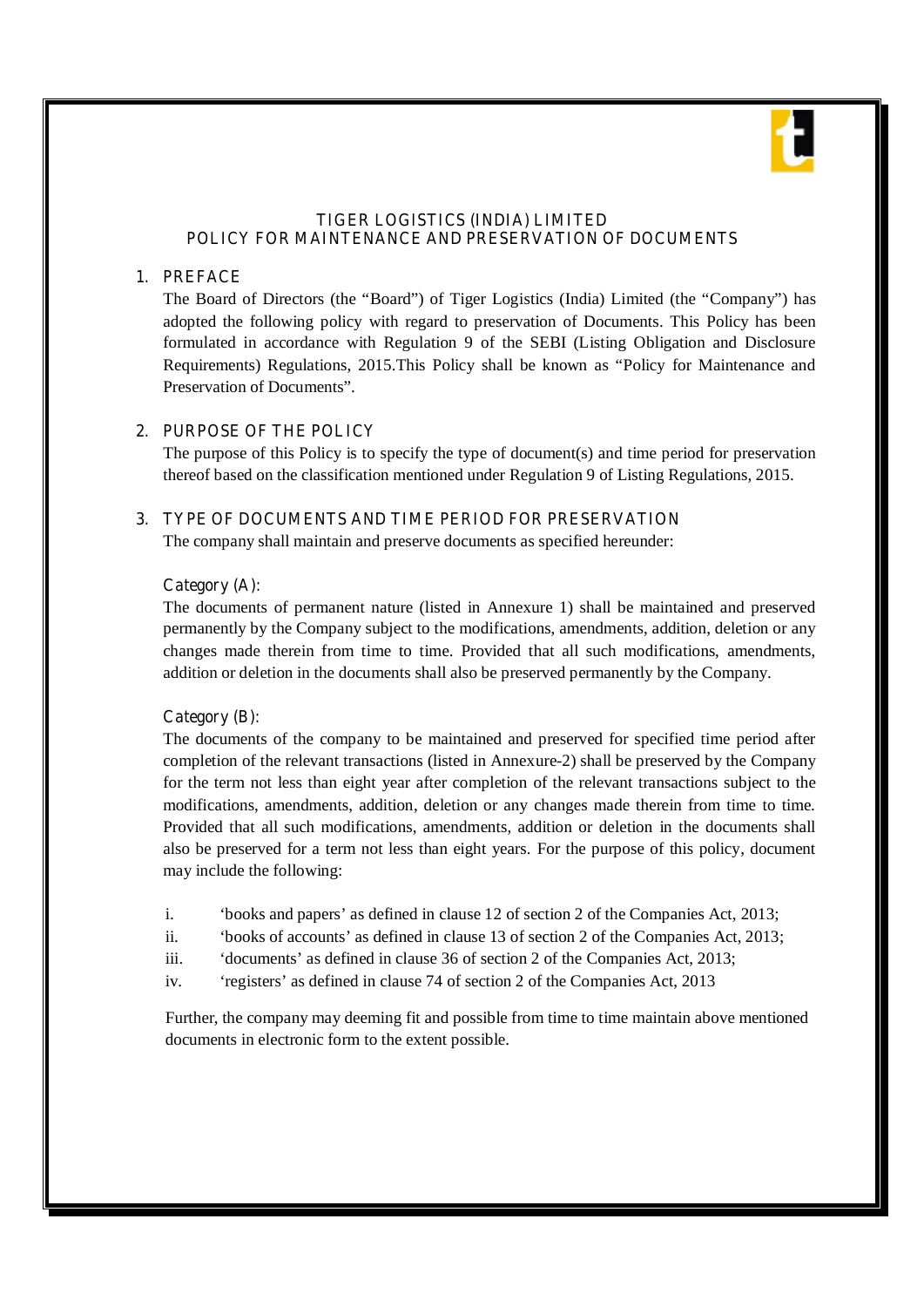

### **4. ROLES & RESPONSIBILITIES**

The Authorized Person and Compliance Officer of the Company shall be responsible for maintenance and preservation of documents in terms of this policy and to report thereon to Audit Committee periodically. The Audit Committee of the Company shall periodically review report(s) from Authorized person and Compliance Officer and decide the category for preservation of documents.

### **5. AMENDMENT**

Any change in the Policy shall be approved by the Board of Directors of the Company. The Board of Directors shall have the right to withdraw and / or amend any part of this Policy or the entire Policy, at any time, as it deems fit, or from time to time, and the decision of the Board in this respect shall be final and binding. This policy as amended from time to time shall be made available at the Web site of the Company.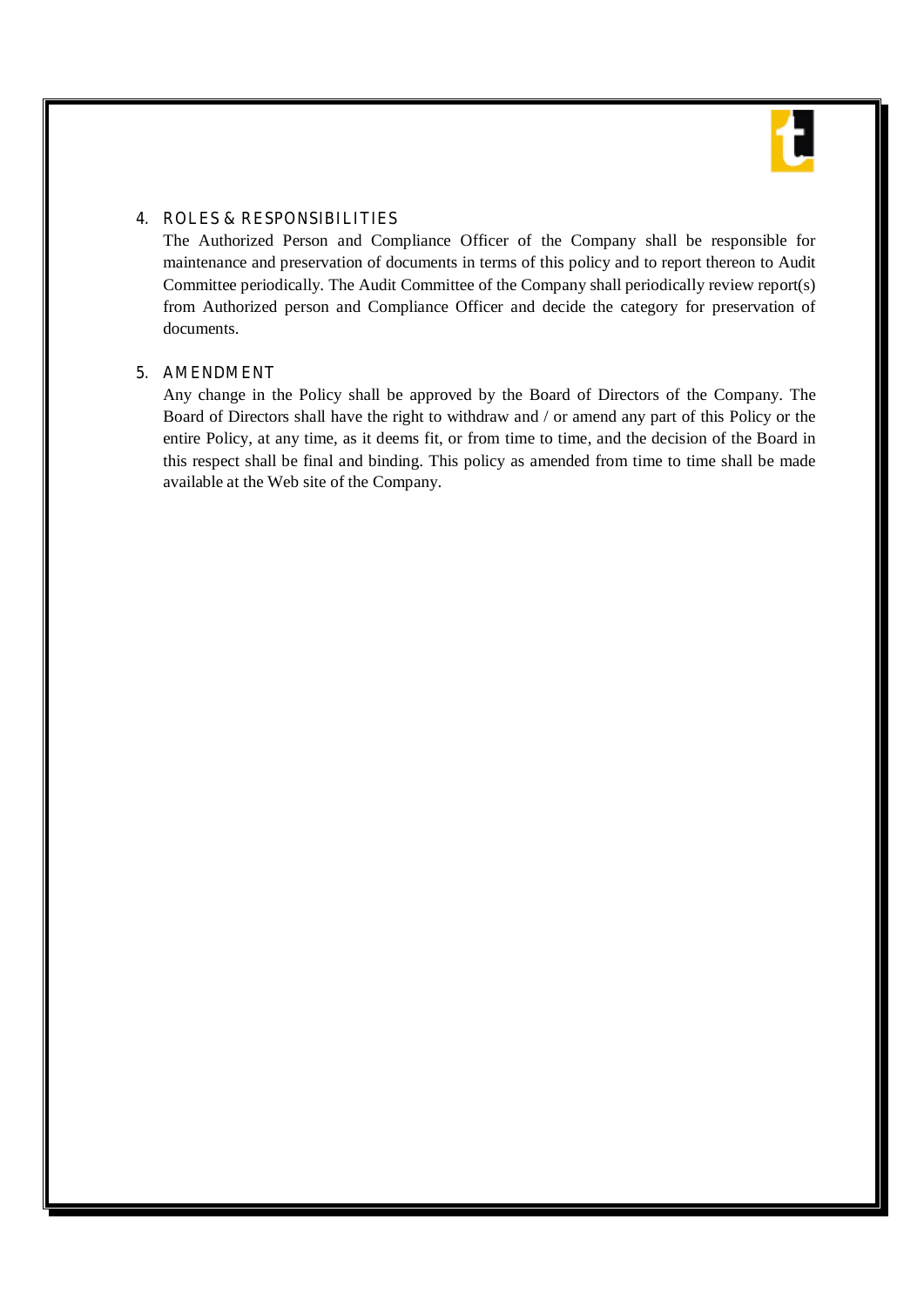

## **Annexure 1:**

# **Documents whose preservation shall be permanent in nature:**

| S.No. | <b>Nature of Document(s)</b>                                                                                                    |
|-------|---------------------------------------------------------------------------------------------------------------------------------|
| 1.    | All documents and Information originally filed with ROC for Incorporation of Company                                            |
| 2.    | Memorandum of Association and Articles of Association as originally filed and updated from<br>time to time                      |
| 3.    | <b>Register of Members</b>                                                                                                      |
| 4.    | <b>Index of Members</b>                                                                                                         |
| .5.   | Minutes of General Meeting                                                                                                      |
| 6.    | Minutes of Board Meeting                                                                                                        |
| 7.    | Minutes of various Committee Meetings                                                                                           |
| 8.    | Any other document as may be required to maintain in terms of applicable law(s), maintained<br>and preserved from time to time. |